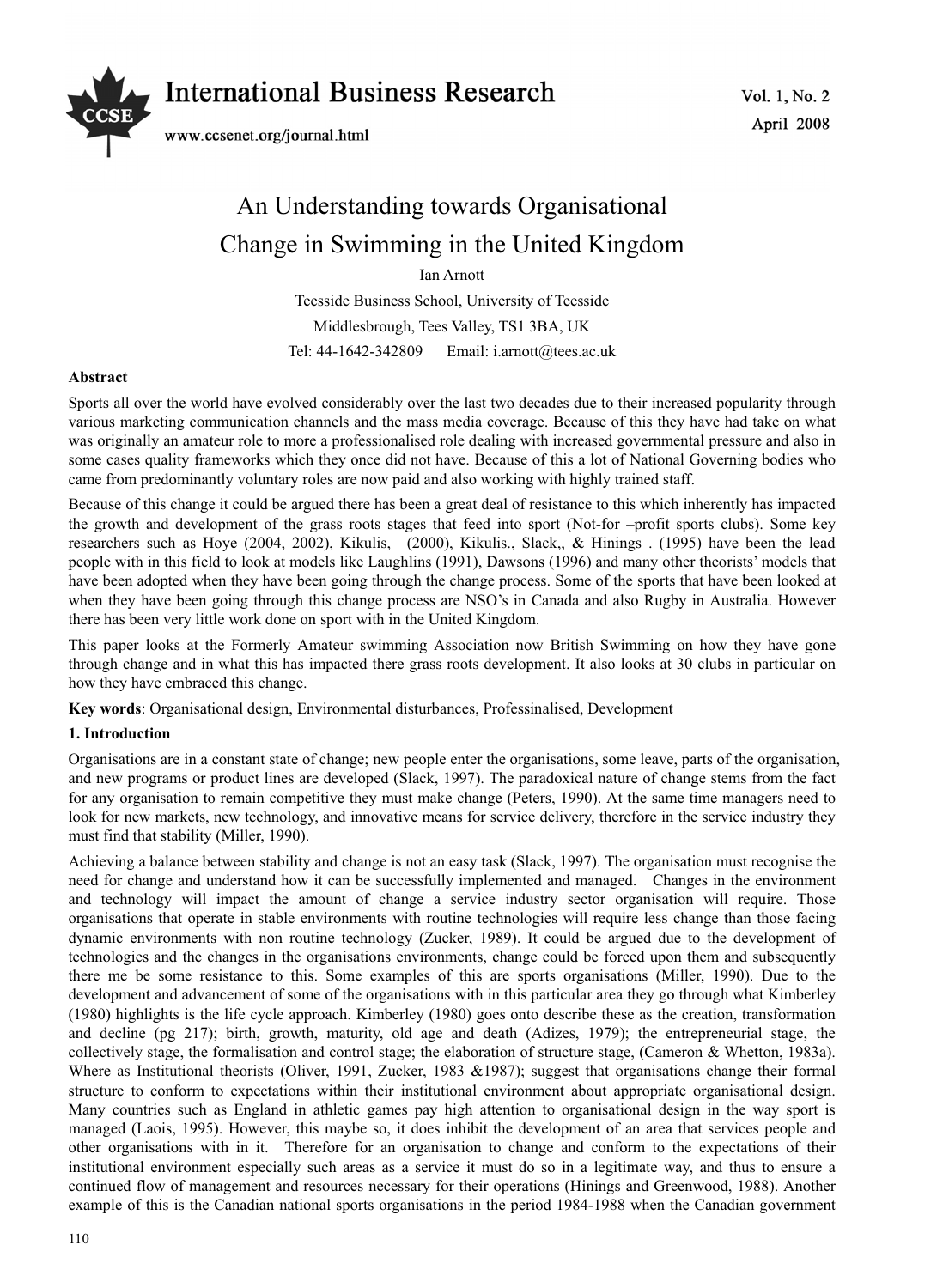agency Sport Canada created institutional pressures for these organisations to adopt a more professional and bureaucratic structure (Slack & Hinnings, 1992, Macintosh & Whitson, 1990). Also it has been identified in recent studies is that these static models on organisational design and structure are being displaced by dynamic models, reflecting a discontinuous nature of organisational change (Nelson, 2003, Fomburn, 1992, Greenwood and Hinnings, 1988 & Pettigrew, 1985). In the service industry such as sport, change cannot be relied upon to occur at a steady state, rather than that there are periods of incremental change sandwiched between more violent periods of change which have contributed to the illusion of stability once assumed to be the case (Nelson, 2003). It must be then thought of because of the changing dynamics and environment of the service industry, organisations must adopt change.

## *1.1 Organisational Change, its development with in the field of the service industry*

Organisational change has received a great deal of attention in the field of organisational design and management and structure (Kikiluis, Slack & Hinings 1995, Skinner, Stewart & Edwards, 1999 and Rowley, 2004). It is essential to understand why organisations might change with in this sector of the industry, and possibly what specific areas they might need to change?

The service industry is very diverse in nature and crosses a multitude of providers from private, for profit settings and public and non-profit settings (Ferkins, Shilbury & Mcdonald, 2005). There is a well established body of literature on the differences between public sector companies as it pertains governance, delivery, service and reputation explains these distinctions (Miller-Millliesen, 2003, Miller, 2002, Olsen 2000, Forbes & Milliken, 1999, Gopinath, Siciliano, & Murray 1994). According to Shilbury (2001), the key distinction can be found in the purpose for existence. Financial motives and the responsibility to create shareholder wealth dominate the mission of for profit organisations. Non-profit organisations, in contrast, are motivated by preponderance of goals and outcomes (Perkins, Shilbury & Mcdonald, (2005) such as increased members to the organisation or fundraising similar to an organisational model presented by Pettigrew (1985) (Figure 1).

Unfortunately Pettigrews (1985) model does not allow for the comprehensive environment externally and has a stronger bearing on the internal mechanisms that drive the organisation at that given time. It could be argued that the whole process is still dynamic and therefore it could be applicable to providers in the voluntary capacity of the service industry such as sport (Nelson, 2003).

A number of studies have focused on the mechanics of change in the professionalisation and the bureaucratization that has occurred within voluntary (not for profit) sport organisations that has taken place over the last two decades (Hoye, 2004, Kikulis, Slack and Hinings, 1995a, 1995b, 1995c; Slack and Hinnings 1994, 1992, Thibault, Slack and Hinnings, 1991, Slack, 1985). In addition to a concern with the patterns of change, there has also been some theorising about, and investigation of, the extent to which organisational change is likely to take place in some elements of structure and systems rather than others (Hinnings and Greenwood, 1988; Kanter, 1983). Some organisational elements may be particularly difficult to change because of the embodiment of deeply held values, yet may need specifically changing in order to signal the purpose and seriousness of change (Schein, 1985; Kanter 1984) within their environment. Dawson (1996) provides a framework in some way to attempt to discuss this (figure 2). His approach, displays a number of bundles offering components of change, which he refers to as determinants.

However, a weakness of the model of change is that it does not take into account the dynamic quality of change that Pettigrews (1985) model does. It has a static approach and does not support any type of dynamic movement forward.

So far the argument has been in general terms with regards to change (Kikulis, Slack & Hinnings, 1995). It is important, however to recognise that different sectors are seen to carry different organisational design and functional requirements (Child and Smith, 1987). One constantly evolving sector is the provision of sport in the changing dimensions of how it is managed and developed. Sport because of its unique environment has encountered a number of disturbances because of this process (Skinner, Stewart & Edwards, 1999), especially in the United Kingdom. Sport and there National Governing Bodies (NSO's) have and are still going through systematic and environmental change because of having to take a more business type approach and generate their own funding. Therefore they having to work in an environment with more professionalised staff and develop newer departments such as Public Relations and more.

#### *1.2 Environmental Disturbances in Sport*

One of the studies that was undertaken by Kikluis, Slack and Hinnings (1992) was when they identified specific environmental disturbances in their analysis of institutionally specific organisations (Skinner, Stewart and Edwards, 1999). It was discovered institutionally specific sports organisations (NSO's) create their own values, rules, myths and symbols, which strongly influence the way they respond to the demands of new environmental conditions. Also Hoye and Stewart (2002) highlighted that a large proportion of these sports organisations draw upon forms of power from volunteers, especially during periods of organisational change. Therefore it could be argued that if organisations are a not for profit, traditionally like NSO's in the UK, how would they be able to adapt to a more competitive and dynamic environment which then becomes more complex in nature similar to the design presented by Dawson (1996)? Also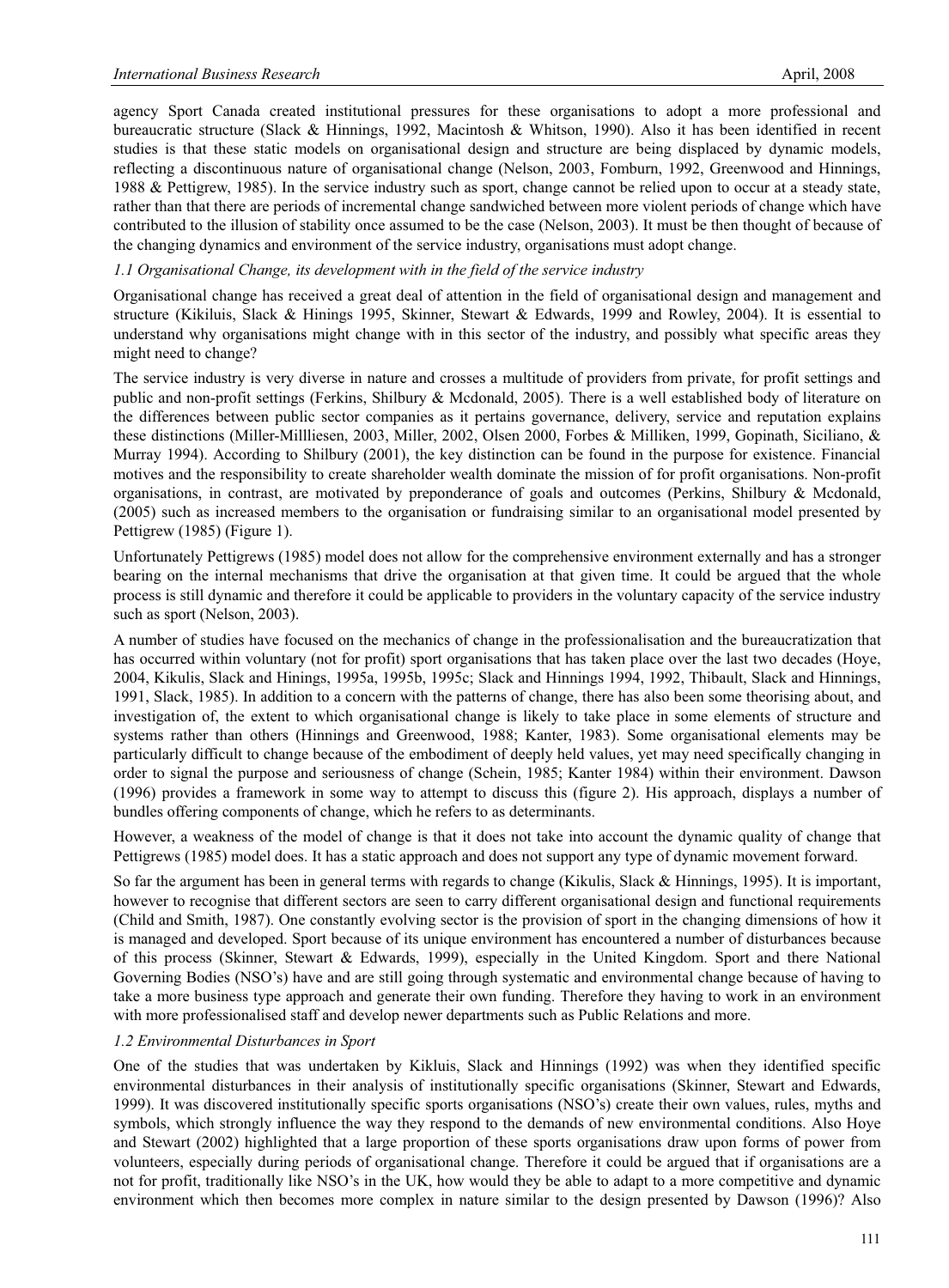because of this complexity there is more beaucracy to deal with. Furthermore if there is a degree of professionalisation how will this affect the effectiveness and efficiency on what has been seen predominantly voluntary in nature where there is no payment to the employee's? Studies have explored the nature of this change (Hoye, 2004, Skinner, Stewart and Edwards, 1999, Kikulis, Slack and Hinnings, 1995), the sources of commitment and also the resistance to change subsequently developing bureaucracy with in the sports organisation, therefore slowing down the decision making and evolution of the NSO's.

# *1.3 Evolving National Sports Organisations*

During the 1980's and the early 1990's National Sports Organisations (NSOs) have had to make adaptations in their programmes in an effort to enhance the effectiveness of the delivery of amateur sports services (Kikulis et al, 1995). This marked the beginning of a movement from simply structured and volunteered –governed organisations towards a more professional and beaurcratic form. Furthermore other studies have focused exclusively on decision making and particularly on the distributions of influence among board members and executives within the formal structure of voluntary sports organisations (Auld and Godbey, 1998, Auld, 1997; Inglis, 1997; Macintosh and Whitson, 1990). These studies however illustrated the complex nature of decision making with in the voluntary sports organisations and furthermore suggested that perceived control over decision making has the potential to be a major source of conflict between voluntary board members and executives (Hoye, 2004). However the traditional values of voluntary governance that underpinned the structures and systems of these organisations were subject to change (Kikulis et al, 1995). In a fast moving environment, governance remains central to the effective and efficient management of sport organisations (Hoye & Auld, 2001).

Changes in sport management (e.g., the shift from a committee or council of representatives to a modern board of directors, the introduction of paid executives, player payments, increases in income and expenditure, media scrutiny and a wider range of stakeholder interests) have presented major strategic issues to those responsible for governing sport organisations (Ferkins, Shilbury & Mcdonald, 2005, ii). So as well the dynamics of the organisation changing to a new environment and adopting a more professionalised approach bringing in paid staff, so have board members. Traditionally being of a voluntary nature and the devolution of power being held by the volunteers, the paid professional now takes on that power and facing resistance. Thibault, Slack & Hinnings (1991) investigated structural changes in Canadian National Sport Organisations (NSOs) that occurred as a result of the introduction of paid professional staff. There research found that following the hiring of professional staff, the pattern of centralisation initially increased and decreased (Hoye & Cuskelly, 2003). This pattern can be attributed to volunteers initially fearing the challenge that the professional poses to the culture of voluntary sports organisations (Thibault et al., 1991, p 93). However Inglis (1997) found that volunteers and paid staff still preferred to be involved in the decision making within a board setting, and also on the nature of decisions being made. This was imperative to the nature of decision making and supports theory suggested by Taylor and Ho (2005) who indicate that change is imperative for sport and is unique to all the sports organisations especially with in the environment it operates.

Other sport literature suggests that while sport organisations have traditionally had relatively unsophisticated management systems, change is becoming common practise. Therefore organisations are having to become more 'professional' in the way they approach people management issues (Chelladurai, 1999). Because of this change studies such as Kikulis et al (1995), Slack and Hinnings (1992 & 1994)) Thibault et al (1991) and Slack (1985) have explored the nature of professionalisation, the sources of commitment and resistance to change, and the impact professionalisation has had upon decision-making structures with the organisation. One example of this was research carried out by Hoye and Cuskelly (2003) who commented on the pressure faced by voluntary sport organisations to adopt a centrally derived model and how this related to the performance of a board in their decision making process.

### *1.4 Sports Organisational Structural change; rhetoric or the future on decision making*

Kilkulis et al (1995) categorised sport organisations into three different organisational archetypes; the traditional kitchen-table style, the transitional boardroom, and the business like executive office. Taylor and Ho (2005) go onto describe in the kitchen-table archetype volunteer management is paramount and the selection is based on organisational loyalty and there is little formal planning or policies. The boardroom archetype is dominated by a volunteer controlled hierarchy, but is supported by professional staff. Development of technical expertise among professional staff and increasing administrative efficiency is practised in this type. In the executive –office archetype, technical expertise is required in both professionals and volunteers (Taylor and Ho, 2005; 113). What is clearly evident is that historically National Sports Organisations (NSO's) have relied on typical situations where resources are scarce (Reilly and Knight, 2007). Work is volunteer –driven despite the fact that there should be a local responsibility for keeping up to date with coaching techniques, and current world performance standards and the requirements of memberships is significant (Seguin, Teed and O Reilly, 2005; Berrett and Slack, 2001).

Archetype approaches are fine and well being, but due to the changing face of sport where adaptability and innovation are important to NSO's, particularly in the realm of Olympic sports where funding is based on results (O Reilly and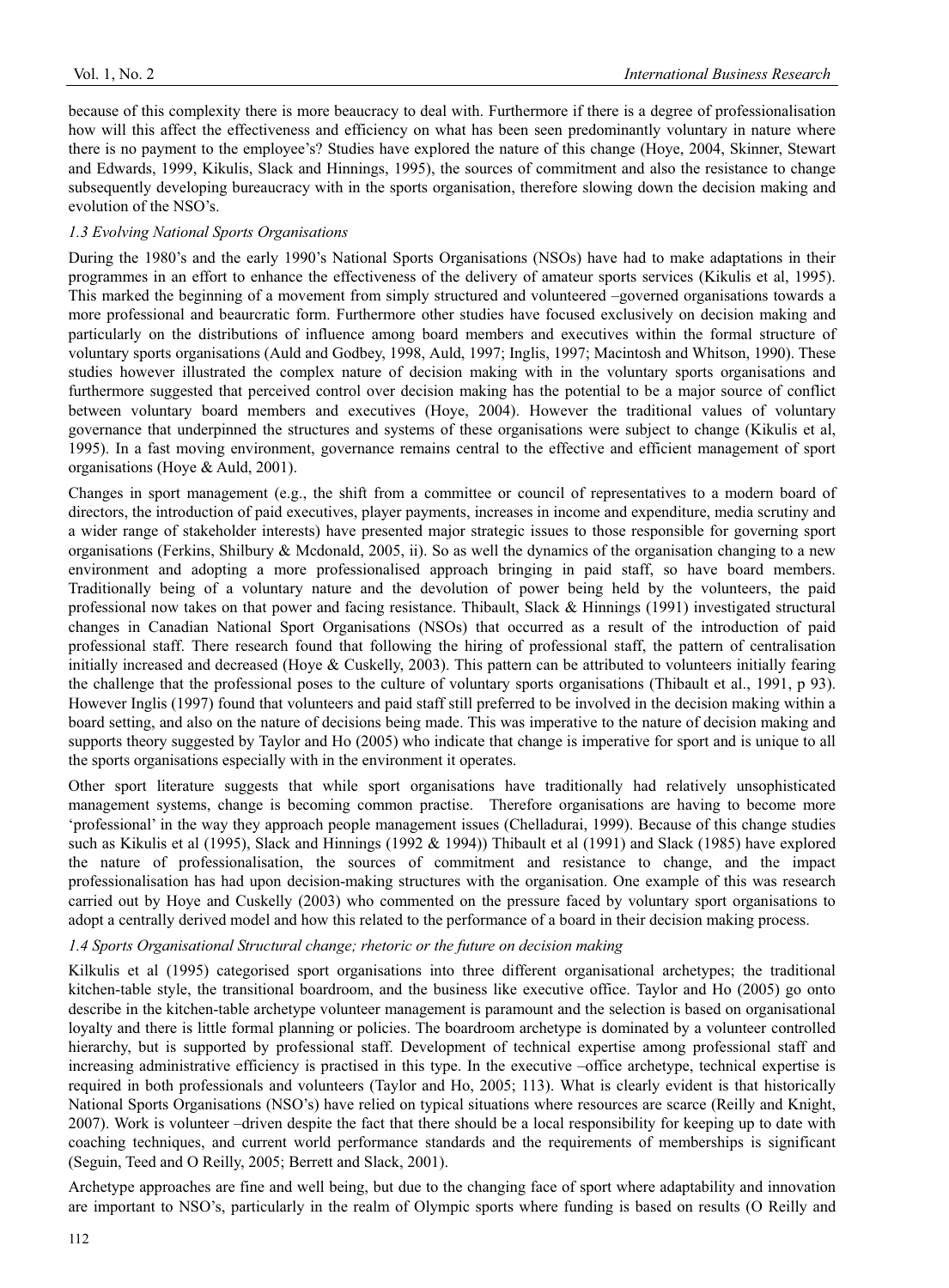Knight, 2007) there could be concerns with patterns of archetypal change (Kiklulis et al, 1995). In short, whether organisational structure and operations that are more susceptible or resistant to change (Kikulis et al, 1995)? Some organisational elements may be particularly difficult to change because they embody deeply held value, yet it may be these specifically that need changing in order to signal the purpose and seriousness of change (Schein, 1985; Kanter, 1984). Greenwood and Hinings (1988) theorised this approach similar to that of Pettigrew (1985) and Dawson (1996) in presenting a model for the dynamics of organisational change (Figure 3). This model suggests that the archetype adopted has separation from the three areas that may influence it, or the symbiotic bounding by the change process. As with the model of Dawson (1996), this model does not convey the idea of the dynamics of change over time (Nelson, 2003) and subsequently this is essential for National Governing Bodies in sport who are developing radically day by day to government and also there lead authorities in sport such the International Olympic funding Committee.

 As O Reilly and Knight (2007) have indicated there is and ever increasing demand on National Governing Bodies/ NSO's to produce results in this area in an environment where funding is spouse. Because of this demand once what has traditionally been regarded as not-for-profit service sector area of sport has to become more effective in all areas moving outside of its status quo/ equilibrium. Laughlin (1991) indicates that it is the environmental disturbances that can consequently cause a sports organisation to move out of its equilibrium. Laughlin (1991) goes on further to suggest that the organisation will either absorb the disturbance or maintain its previous equilibrium or, as a result of shift its design archetype, sub system elements and interpretive schemes and develop a new equilibrium. This forms the basis to provide a typology describing the complexity of organisational change (Skinner, Stewart & Edwards, 1999).

#### *1.5 Typology Organisational Change in Sports Organisations*

Laughlins (1991) Suggested that an organisation will change only when disturbed, kicked or forced into doing something. Once the organisation undergoes an environmental disturbance the type of change can either be first or second order change (see table 1) (Skinner, Stewart & Edwards, 1999).

Laughlin (1991) draws upon work of Smith (1982) and Robb (1988) to put forward the notion as morphastasis (first order) or morphogensis (second order) change

According to Laughlin (1991) an organisation is assumed to be in a state of inertia and is operating in equilibrium before disturbance arrives. However what is clearly apparent is that NSO's (not-for-profit) have generally comprised of heterogeneous groups, from what has historically being renowned from small local associations managed by few volunteers. But because of the environmental disturbances that a sport has had and is still going through these volunteers are now becoming accountable to chief executives. This then could be argued that not for profit NSO's have to now operate in similar environments as the profit world, and as such require managerial tools and tactics that are specific to their area (O Reilly and Knight, 2007).

This reorientation which is in the first order of Gray, Walters and Bebbington and Thompson's (1995) model is the result of a disturbance that cannot be rebutted but has to be accepted or internalised into the workings of the organisation (Skinner, Stewart and Edwards, 1999) Gray et al (1995) theorise that in this instance that the "real heart" of the organisations is basically unaffected. In other words change is effectively resisted by the volunteers with in the organisation and they wish to stay in inertia. So with in the sports organisation creates conflict. Gray et al (1995) further argues that Laughlin's (1991) model is too rigid. It does not allow for that conflict, ambiguity or contradiction. Specifically, Gray et. al (1995) criticised the models inability to recognise disturbances a priori (i.e., in advance of the event occurring), to assess what constitutes real morphogenetic change the second order of change.

Examining archetypes Amis, Slack and Hinnings (2002) found that organisations with members in amateur sports who held values congruent with the prescribed changes engaged in the transition process, while those members who opposed the changes only superficially conformed.

The concept of design archtype stipulates that structure and expression of values which serve particular interests (Kikulis et al, 1995). Greenwood and Hinnings (1988,1993), Laughlin (1991), Nadler and Tushman (1989), Ranson et al (1980, and Tushman and Romanelli (185) have all in their own way argued that the difficulty in reorientation or organisational change is the attachment of value established organisations. Thus movement between archetype is difficult (KIkulis et al, 1995). What clearly must be noted is that for such change to take place they must abandon their strong values towards the institution. In the case of amateur sport organisations, it has been argued that voluntary led decision making structures symbolise the legitimate, rational way to organise this sector of sport (Kikulis et al, 1995). By embracing this process it may reduce the bureaucratisation in the professionalisation of sport, Slack (1985) found that while bureaucratic characteristics existed within sport organisations, these did not all emerge because of this.

#### *1.6 Transitional period moving from Amateurism to Professionalism*

Slacks (1985) study focused on the Canadian Amateur Swimming Association and it showed that during the early stages of its development the only bureaucratic manifestations exhibited by voluntary sport organisations were a functional division of labour and a control system which took the form of a set of rules and regulations. As the organisations grew,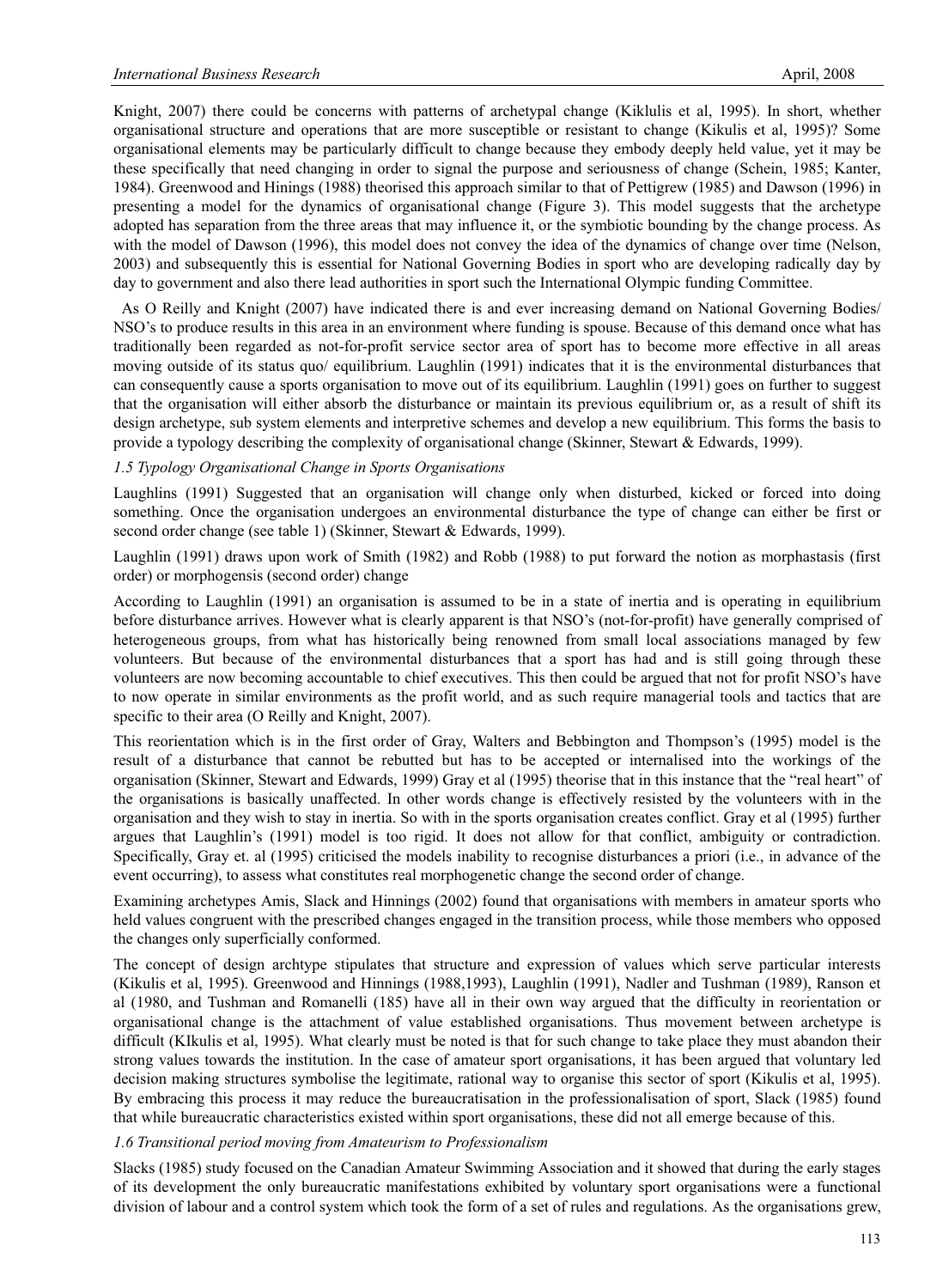so did the complexity of manifestations (Ferkins et al, 2005). These findings go some way in describing the changing nature of sport organisations as they exhibit aspects of a bureaucracy and the nature of change that is a piece meal approach according to internal external environmental disturbances.

Subsequent studies have focused on the professionalisation of sport organisations that have moved from entities administered by volunteers to those managed predominantly by paid staff (Shilbury, 2001: 53). Evidence for this assertion comes from Slack and Hinnings (1992) in a study examining change in Canadian National Sport Organisations. It was noted a trend towards a professional bureaucratically structured design, but reluctance on behalf of the volunteers to cede decision making control to paid staff. The research showed that such change appeared to challenge the traditional volunteer based culture of these organisations. This was further supported by Shilbury (2001) who concluded that reluctance on behalf of volunteers to cede decision making control has been the short comings of the professionalisation process of sport.

What is clearly evident is that there needs to be a clearer understanding of the roles and functions of boards of directors in sports organisations to better understand the dynamics of this change process (Ferkins et al, 2005). Furthermore a better understanding of this dynamisms needs to be understood and its impact on the development of sports. It could be argued because of this bureaucracy, resistance to change decision making gets slowed down, which in some cases reflects the future of sport and where it could be today. One such sport in the United Kingdom could be the Amateur Swimming Association.

The Amateur Swimming Association is the English National Governing Body for swimming, diving, water polo, open water and synchronised swimming (Amateur Swimming Association (ASA), 2007). The ASA supports 1,600 affiliated swimming clubs through a National/ Regional/ County Structure (Figure, 4)

The ASA Council commissioned a review of the membership of the specific aim of answering the questions "what is a member"? The responsibility for conducting that review was delegated, by Council Regionalisation's Project Board (RPB)". The report was written by members of the board who have striven to maintain their independence and accessibility to whole of sport (ASA Committee, 2004). This was very similar in the research conducted by Kikulis et al (1995) where the Canadian National Sports Organisations made adaptations in their programmes in an effort to enhance their effectiveness of the delivery of amateur sport services. Slack (1985), highlighted, though there was a general conformity to make amateur sport more efficient and effective, they still held bureaucratic characteristics which in essence may hold up the development of the sport? This then contravenes what government has set about in the United Kingdom (UK) in the development of regionalisation, where they stipulate by doing so will allow sport to be well managed to the success in world competitions (ASA, 2004).

What is clearly evident that this was marked as movement from sport and the ASA from a simply structured and volunteered-governed organisations towards a more professional and bureaucratic form (Kikulis et al, 1995). What now can clearly be established in the United Kingdom is due to the sport of swimming becoming a complex organisation, has this inhibited or assisted the sport developing? More over because of the change in design archetypes, do NSO's still carry the core values and expressions of originally volunteered formed organisations (Kikulis et al, 1995). Many theorists have argued this (Hoye and Cuskelly, 2003, Kikulis et al, 1995, Greenwood and Hinnings, 1993 & 1988, Laughlin, 1991; Nadler and Tushman, 1989; Tushman and Romanelli, 1985; Ranson et al, 1980). To achieve such a change requires the abandoning existing values for which they hold. In the case of the Amateur Swimming Association, it has been argued that voluntary-led decision making structures symbolise the legitimate rational way to organise decision making in this sector (Kikulis et al, 1995).

Therefore this study will look at the impact that these changes.

# **2. Research Analysis**

The method that was employed to unearth such findings was a quantitative approach. The organisations that were chosen operate in a highly knowledgeable and intensive environment (OReilly and Knight, 2007).Thirty Swimming Clubs were randomly selected to participate in this study (Fink, Pastore and Riemer,2003). This number ensured that the sample proportion would be within 0.05 of the population proportion, with a 95% level of confidence (Issac & Michael, 1984).

Following a similar approach by Fraenkel and Wallen (2000), where they used an intact cluster associated to athletic departments. Executive committee members (Head Coaches, Chairman's and club secretaries, etc) from each of the thirty clubs they were sent a covering letter explaining the aim of the research project, a statement ensuring confidentiality of their responses. Instruction of completing the questionnaire, the contact details of the researcher (Hoye, 2004) and a self- administered questionnaire. This type of method was used by Herman and Renz (1997) who determined it to be a reliable and valid measure on organisational performance.

The data collection involved the distribution of the self administered questionnaires to a specific board executive (*N=30)* on the committees of the swimming clubs. This was a very similar approach adopted by Hoye (2004)  $\&$  Hoye and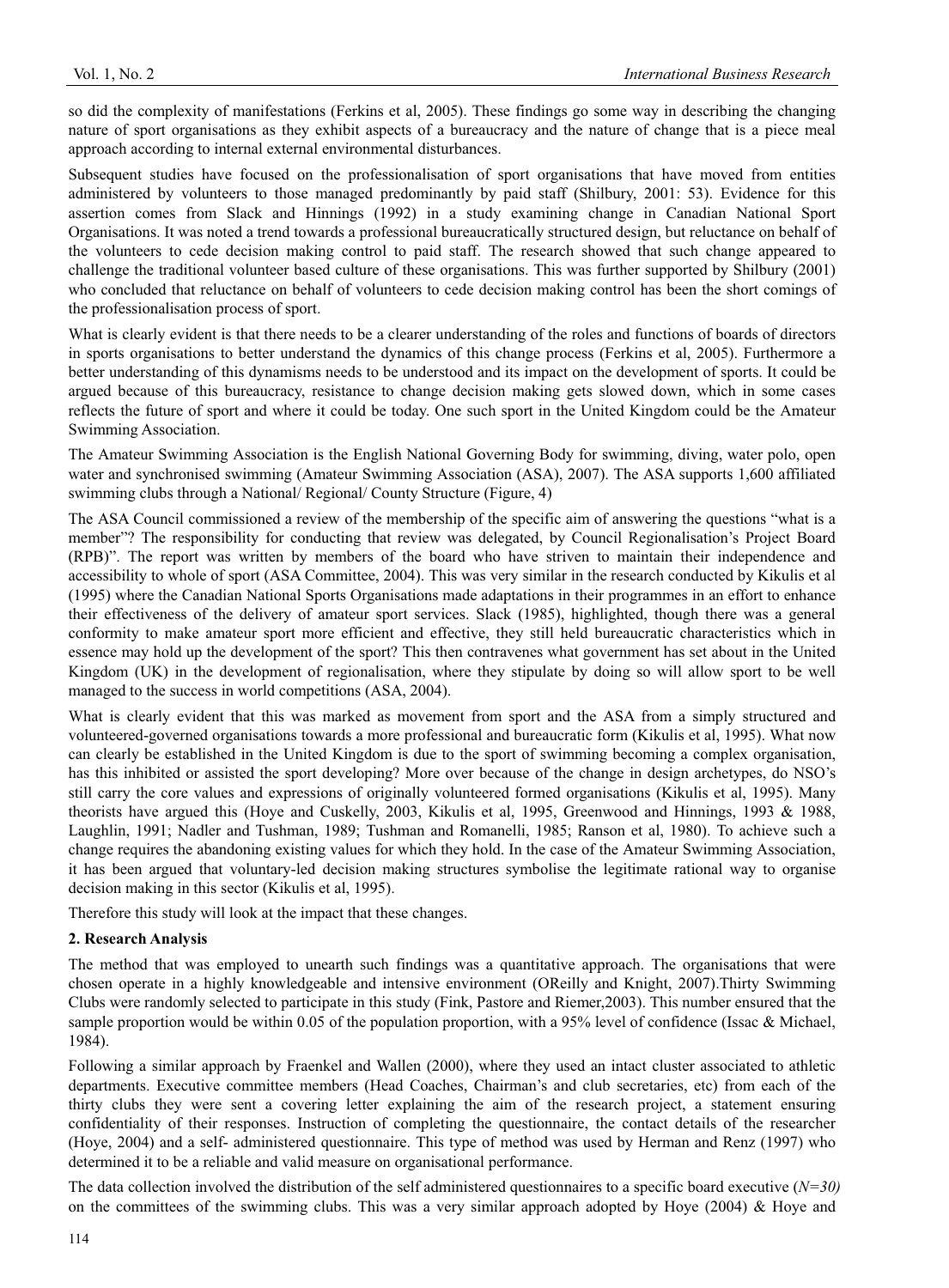Cuskelly (2003) where they distributed self administered questionnaires to all the board members (*N=50)* of a selected number of voluntary sports organisations. The data that was being collected (as will be seen by the results) identified that a number of the clubs are still going through a change period (i.e. real time data analysis). This method was employed also by Kikulis et al (1995) & Pettigrew (1987) where they felt it was important to conduct a real time longitudinal study to best capture the variety or organisation design patterns of change.

## *2.1 Method of Analysis*

The method of analysis used to identify if changes with in National Governing body of swimming with in the United Kingdom has had an impact on structural change with in the foundations of the sport (clubs that hold the sport together and develop the swimmers from the grass roots level) was the Statistical package for the social sciences (SPSS 13.0). All thirty respondent questionnaires from the clubs that were randomly selected were inputted and analysed through this method. The main descriptive and inferential findings are discussed in the results section.

## **3 Analysis Findings**

The descriptive statistics (i.e. means, frequencies) are used to describe the main variables of interest (Fink, Pastore and Riemer, 2003). Then a one way anova test was conducted along with a non-parametric analysis of variance (Kruskal-Wallsis test) of mean scores (Hoye and Cuskelly, 2003) of the year the clubs were formed impacted their Swim 21 (National Accreditation of Quality and Change) and also employing (paid) staffs.

Table 2 highlights the year the swimming clubs were formed. With a valid per cent of 100 ( $N=30$ ), what is clearly evident that most clubs were formed/ founded between 1966-1975 which accounts for 30% of the clubs used in the research.

The histogram in figure 5 supports table of the years the clubs were founded because it is demonstrating that standard deviation from the mean is 3.34 (.9>.5). This indicates that the normal distribution of the curve is wider than normal. Because of this it determines which of non-parametric and parametric tests will be used at the 95% level.

Figure 6 displays the means of the clubs who have a paid employee with in their organisation. A total of 18 of the 30 clubs used in the research have a paid person. Who tended to be the head coach, this was at 60%. This indicates that a further 40% still do not have paid positions with in their organisations and work mainly on a voluntary basis.

Table 3 highlights that most of the clubs that were identified had management committees  $(27 = 90\%)$ . What is clearly evident from this response rate that clubs do rely heavily on this type of voluntary management with in their organisation and environment that they operate in at present?

Using a one way anova statistical test see if there is relationship between the year a club was formed impacted their decision to have paid employees or not the a result displayed in table demonstrates a difference of at  $\leq 0.05 = 95\%$  of 0.41 displaying there was no relationship because of the year they were formed.

Using a Kruskal Wallis Test figure 7 shows from 1971-1990 =  $53\%$  (P= 0.095 > 0.05) have or are working towards the Swim 21 accreditation. This indicates that the clubs that have been formed for approximately 30+ years are going through or have gone through organisational change over the last three decades.

Table 5 demonstrates that though the management committees are made up of volunteers there is no relationship between the choice of having paid employees ( $P= 0.20 > 0.05$ ) or a club work towards or having Swim 21 accreditation.

In recent years change has become an increasingly prevalent feature of organisational life (Amis, Slack & Hinings, 2004). Concomitantly, and not surprisingly, the study of transitions between organisations has become a popular topic for academic research (Slack et al, 2002,Kikulis, 2000, Hinings, Thibault, Slack, & Kikulis, 1996, Kikulis, Slack & Hinings, 1992,1995a, 1995b; Macintosh & Whitson, 1990; Slack, T & Hinings, 1992 & 1994). To date a lot of this research has focused on the structural change, but very little has focused on the impact it has had on those who serve as foundation to National Governing Bodies in sport. And incrementally what impact has this radical transformation had on those who servos the sport (Kikulis et al, 1995, Stevens and Slack, 1995)?

What is clearly evident that change has not had a great deal of impact to those who servos the sport. Some of the key arguments developed through this paper were, what impact would change have from Amateur (volunteerism) to be more professionalised (Hoye, 2004, Skinner, Stewart and Edwards, 1999, Kikulis et al, 1995)? And can volunteers work in harmony with paid employees (Inglis, 1997,Thibault, Slack & Hinings, 1991)? Also can those who have, what Kikulis (1995), Schein, (1985) & Kanter, (1984) call "deeply held values" from years of being amateur in operation cope with systems of change.

There is now evidence to suggest because of NGB's changing and adopting a new structure it has not inhibited those who hold the foundation of and development of the sport. Figure 6 demonstrates that most swimming clubs still operate collectively with paid staff, e.g. Head Coaches and a voluntary management committee. This is further demonstrated in table 3 where most of the clubs researched are made up of volunteers  $(N=27 = 90\%)$ . So though it has been stated by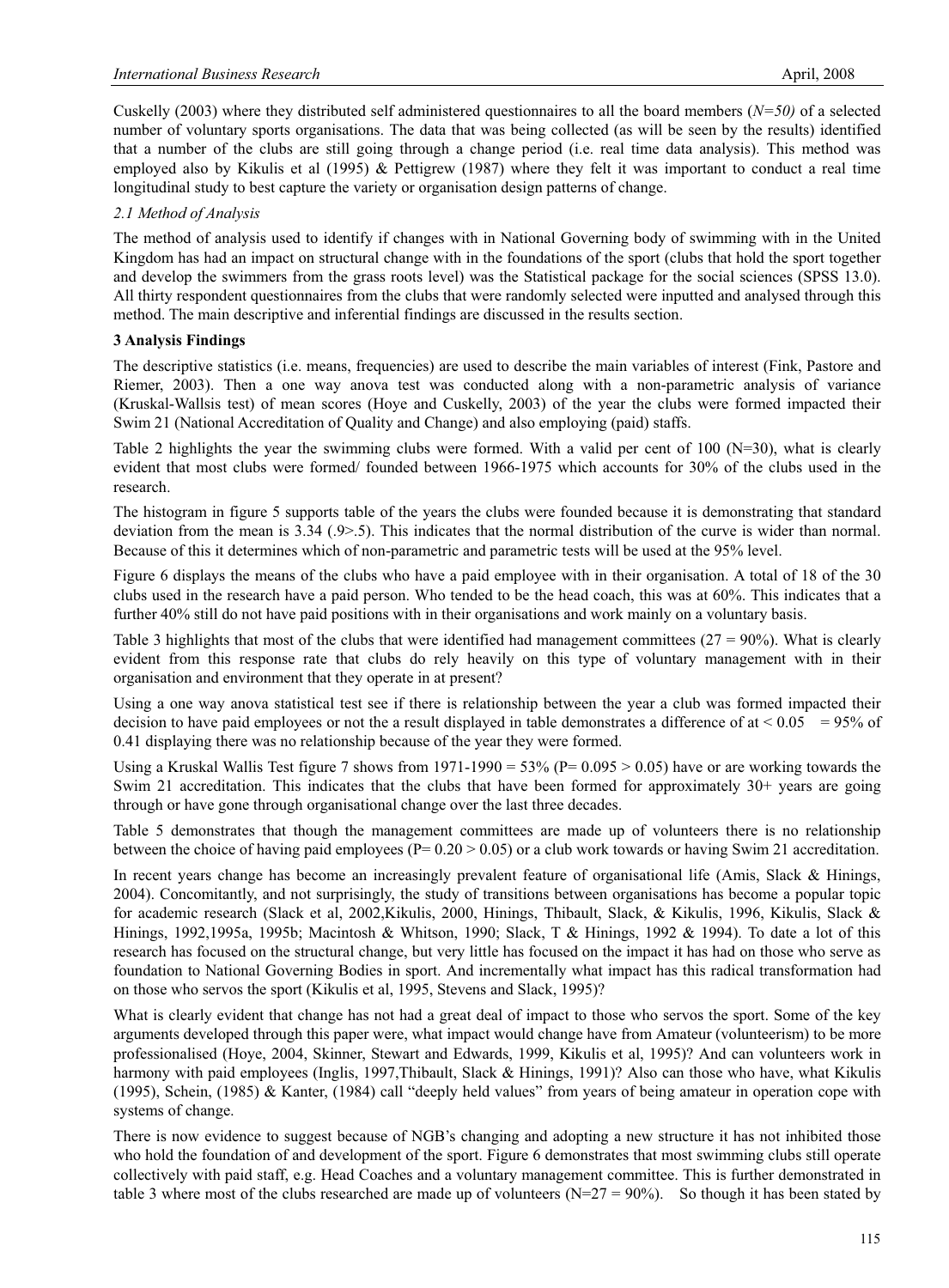Taylor and Ho (2005) that they must change, what is clearly apparent they can change? Arguably, before the introduction of paid staff, the management committee would be and in some cases is still the leader in most of the clubs explored in this study (Hoye, 2004). But any change must be incremental and also be symbiotic in this process. Taylor and Ho (2005) go onto further describe this as a boardroom archetype and is still held with in a volunteer controlled hierarchy, but also is supported by professional staff (Head Coach). This would then reinforce as Seguin, Teed and O Reilly, (2005) and Berrett and Slack (2001) suggest that the club and the head coach can keep on developing and staying abreast of the latest coaching techniques and swimming development areas such as Swim 21 accreditation. This would be in some cases a model of change similar to that of Pettigrews (1985) (Figure 1) model where they want to be part of dynamic change, which is not the models presented by Dawson (1996) and Greenwood and Hinings (1988).

What has clearly been demonstrated from this research that change in structures where organisations have to work in harmony with paid employees that the board members are embracing this, though some areas are still slow in movement? All clubs have to move towards a change in the adoption to volunteer roles in achieving Swim 21 status with in the sport, a quality and organisational change award to improve the future of swimming. Which Pettigrews (1985) model demonstrates that are components that convey the idea of movement and variability which precede outcomes (Nelson, 2003). This is also what Laughlin (1991) puts down to as a disturbance or having to now do something different. Laughlins (1991) model (Table 1) in the inertia stage is clearly apparent and relevant to those clubs formed before 1971 (figure 7). Where as a large number of clubs that were founded from 1971 -1990 (53%) or going through that typology of change morphostatic (first order) and morphogentic (second order). Those that have been founded through the era 1981-1990 have achieved that level and now hold the accredited award.

It seems to be prevalent with in the sport that is those pre 1971 still hold what Gray et al (1995) describes as the deeply held values, but he then argues that Laughlins (1991) model is to rigid? But it could be argued that with in sport it forms the basis for this research similar to Pettigrews (1985) outcome variability model. So it is relevant to the sport of swimming because of its structure with in the United Kingdom. Also as Skinner et al (1999) states the model is useful as it provides a way of putting particular changes (Swim 21 accreditation) into conceptual categories or compartments. Though his model is useful it must be identified that because of the emergence of what Bergquist (1993) "post modern management structures" organisations adopting Laughlin's (1991) model needed to be a little bit more flexible. This implies that to achieve Swim 21 accreditation a number of quite different changes could be occurring at any one time in the organisation, each influencing the other and leading to turbulent backwashes (Skinner et al, 1999) therefore it could be argued that this is similar to Dawsons (1996) (figure 2) framework. However to deal with these backwashes, it must be noted that the possibility of the application of Llewellyns (1994) model on boundary management along with working in conjunction of Laughlins (1991) model of the typology of change would be useful. Llewellyns first addresses the boundaries of closed systems and suggest that the boundaries of these systems are relatively impermeable to the forces of their surrounding environments (Skinner et al, 1999). Cooper (1990) likens this to a container of holding things in.

These two models would be clearly be suitable in working together because of the environmental disturbances that swimming with in the United Kingdom has and are going through. Because of the distinct changes the regions of British Swimming are going through it is essential that the organisations that hold this together react and adopt change also. As at present most post modern swimming clubs (figure 7) have adopted this change, (Laughlins, 1991, second and third). However pre 1971 there is still is some resistance.

## *3.1 The Evolutionary Change in a competitive environment*

Never before have sport organisation had to change and work in an ever changing competitive environment (Davakos, 2006). In such an environment, only the best prepared organisations will survive and continue to prosper. What is clearly evident today that swimming with in the United Kingdom has gone through and is still going through change with in the environment that it operates? This has been clearly seen that the hierarchy of the sport (NGB) over the last two/ three decades has had to adopt change and this has then filtered down to what Skinner et al (1999) refers to as the grass roots level or foundation.

Models of change such as Dawsons (1996),Laughlins (1991), Greenwood and Hinnings (1988) and Pettigrews (1985) can in essence help clubs to understand how to deal with change or the factors that affect them. Each model identifies the clear determinants of change and most importantly some of the factors that will or possibly affect them in the future. Also Nelson (2003) has indicated that change cannot be relied upon to occur at a steady state any longer and that all organisations not just in sport must be aware of this. She further goes onto to express that from a viewpoint, even for sports clubs/ organisations to maintain viability they need to incrementally change in what Tushman, Newman and Romanelli (1986) convergent change.

# **References**

Adzies, I. (1979) *Organisational passages: Diagnosing and treating life cycle problems of organisations*. Organisations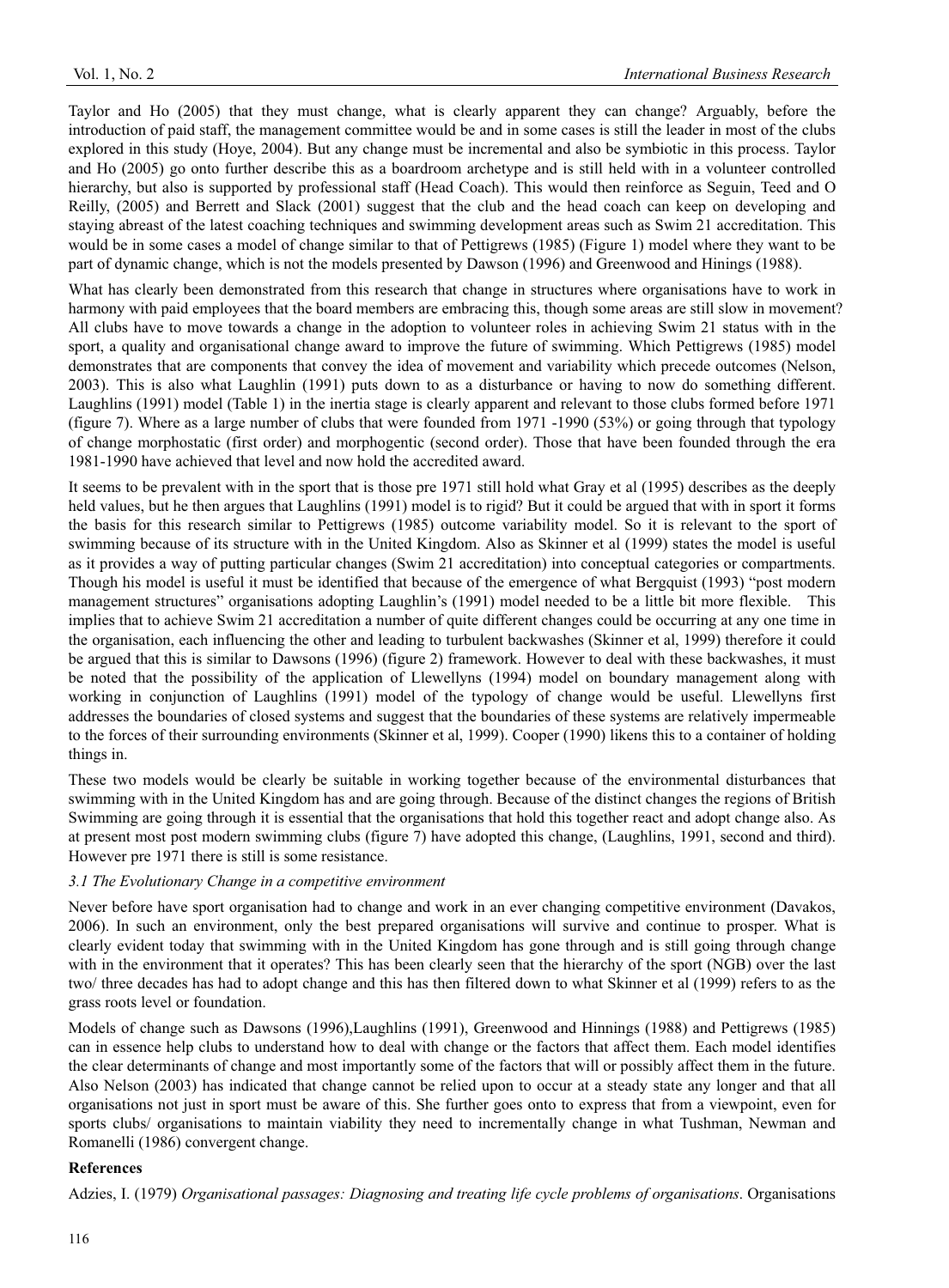Dynamics, 8, 3-25

Amateur Swimming Association (2007) *The History of the Amateur swimming Association*. Accessed, 15<sup>th</sup> May, 2.30pm, *www.britishswimming.org* 

Amateur Swimming Association Committee (2004) *Membership Review/ Regionalisation*. Accessed, 15th May, 2.35pm, www.britishswimming.org

Amis, J., Slack, T. & Hinings, C.R. (2004) *Strategic Change and the Role of Interests, Power and Organisational Capacity*, Journal of Sport Management, 18,(2) 158-198

Amis, J., Slack, T. and Hinings, C.R. (2002) *Values and organisational change*, The Journal of Applied Behavioural Science, (38), 4, 436-466

Bergquist, W. (1993) *The post-modern*. *organisation; Mastering the art of irreversible change*. San Francisco; Jossey-Bass

Berrett, T. and Slack, T. (2001) *A Framework for the analysis of strategic approaches employed by non-profit sport organisations in seeking corporate sponsorship*, Sport Management Review (4) 21-45

Cameron, K.S., & Whetten, D.A. (1983a). *Models of organisational life cycle: Application to higher education*. Review of Higher education, 6, 269-299

Chelladurai, P. (1999) *Human Resource Management in Sport and Recreation*, Champaign IL, Human Kinetics

Child, J. and Smith, C. (1987) *The context and process of organisational transformation*- *Cadbury Limited in its Sector*. Journal of Management Studies, 24, 565-93

Cooper, R. (1990) *Organisations/disorganisations.* In J. Hassard & D. Pym (eds), *The Theory and philosophy of organisations* (pp167-197) London: Routledge

Dawson, P. (1996) *Beyond convential change models: a processual perspective"* In Nelson, L (2003) *A case study in organisational change: implications for theory*. The Learning organisation

Davakos, H. (2006) *An integral part of strategic planning for sport organisations: training employees*. International Journal of Sport Management and Marketing 1 (4) 390-397

Ferkins, L., Shilbury, D. & Mcdonald, G. (2005, i) *The Role of the Board in Building Strategic Capability: Towards and Integrated Model of Sport Governance Research*. Sport Management Review (8) 195-225

Ferkins, L., Shilbury, D. & Mcdonald, G. (2005, ii) *The Role of the Board in Building Strategic Capability: Towards and Integrated Model of Sport Governance Research*. Sport Management Review (8) 195-225

Fink, J.S. & Pastore, D.L. (2003) *Managing Employee Diversity: Perceived Practices and Organisational Outcomes in NCAA Division III Athletic Departments*, Sport Management Review, 6, 147-168

Fomburn, C.J. (1992) *Turning Points,* MCgraw Hill, New York

Forbes, D.P. & Milliken, F.J. (1999) *Cognition and corporate governance: Understanding boards of directors as strategic decision making groups.* Academy of Management Review, 24, 489-505

Fraenkel, J.R., & Wallen, N.E. (2000). *How to design and evaluate research in education*. New York: Mcgraw Hill

Gopinath, C., Siciliano, J.l. & Murray, R.L. (1994) *Changing Role of the Board of Directors': In search of a new strategic identity?* Mid Atlantic Journal of Business 30 (2) 175-183

Gray, G., Walters., Bebbington, J., and Thompson, I. (1995) *The greening of enterprise; An exploration of the (non) role of environmental accounting and environmental accountants in organisational change*. Critical perspectives on Accounting, G, 211-239

Greenwood, R and Hinnings, C.R. (1988) *Organisational design types, tracks and the dynamics of strategic change.* Organisation Studies, (, (3) 293-316

Greenwood, R and Hinnings C.R (1993) *Understanding Strategic change; The contribution to archetypes*. Academy of Management Journal , 36, 1052-81

Herman,R.D & Renz, D.O (1997) *Multiple constituencies and social construction of nonprofit organisational effectiveness.* Nonprofit and Voluntary Sector Quarterly, 26, 185-206

Hinings,C.R., Thibualt, L., Slack, T., & Kikulis, L.M, (1996) *Values and Organisational Structure.* Human Relations, 49, 885-916

Hinings, C.R & Greenwood, R (1988) *The dynamics of strategic change*. Oxford: Basil Blackwell

Hoye, R, (2004) *Leader-Member Exchanges and Board Performance of Voluntary Sports Organisations*. Nonprofit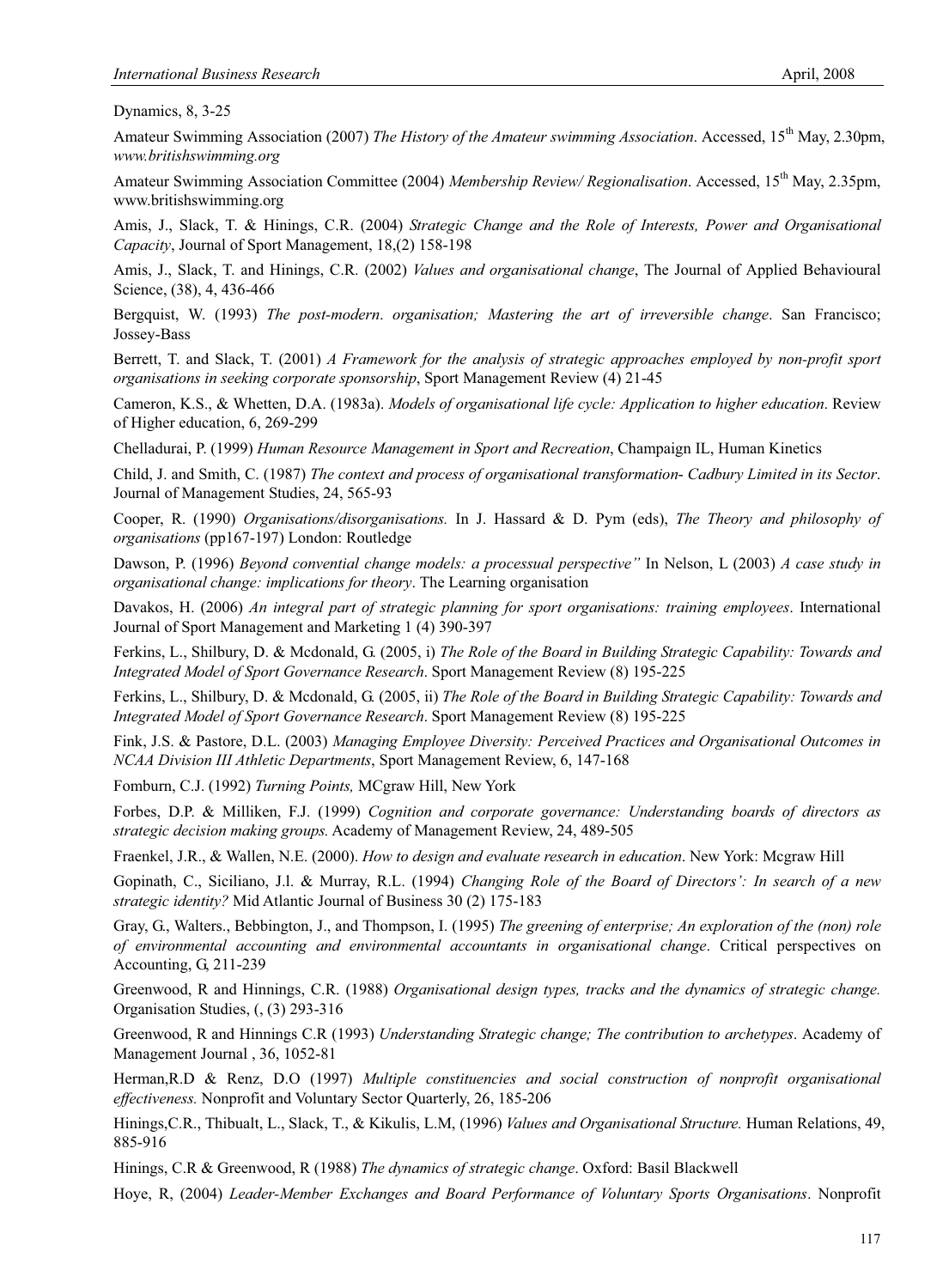Management and Leadership, 15 (1) 55-67

Hoye, R., and Cuskelly, G (2003) *Board – Executive Relationships within Voluntary Sport Organisations*, Sports Management Review, 6, 53-74

Hoye, R., and Stewart, R., (2002) *Power and Organisational Change: The Case of Melbourne Women's Hockey Association* 1995-1998. Sporting Traditions, 18 (2) 47-65

Hoys, R., & Auld, C (2001) *Measuring board performance within voluntary sport organisations.* Australian Journal of Volunteering, 6 (2) 53-74

Issac, S/., & Michael, W.B (1984) *Handbook in Research in organisations and evaluation.* San Diego CA: Edits Publishers

Kanter, R.M (1984) *Managing transition in organisational culture: the case of participative management ay Honeywell.* In Kimberley, J.R and Quinn, R.E (Eds) *Managing Organisational Transition.* Homewood, Ill: Irwin, 195-217

Kanter, R.M (1984) *Managing transitions in organisational culture; the case of participative management at Honeywell*, IN Kimberley, J.R and Quinn, R.E (eds) *Managing Organisational Transitions*. Homewood,IL; Irwin, 195-217

Kanter, R.M (1983) *The Change Masters.* New York: Simon and Schuster

Kimberley, J.R (1987) *The life cycle analogy and the study of organisations:* Introduction, In Kimberley, J.R & Miles, R.H (eds) *The Organisational Life cycle* (pp 1-14). San Francisco: Jossey-Bass

Kikulis, L.M (2000) *Continuity and Change in Governance and Decision Manking in National Sport Organisations: Institutional explanations.* Journal of Sport Management, 14, 293-320

Kikulis, L.M., Slack, T, & Hinings, C.R. (1995a) *Sector specific patterns of organisational design change.* Journal of Management Studies, 32 (1) 65-95

Kikulis,L.M, Slack., T and Hinings, B (1995b) *Does Decision Making Make a Difference? Patterns of Change Within National Sport Organisations.* Journal of Management Studies, 9, 273-299

Kikulis, L.M., Slack, T, & Hinings, C.R. (1995c) *Sector specific patterns of organisational design change.* Journal of Management Studies, 32 (1) 67-100

Kikulis, L.M., Slack, T, & Hinings, B. (1995d) *Toward an Understanding of the Role of Agency Choice in the Changing Structure of Canada's National Sport Organisations.* Journal of Sport Management, 9, 135-152

Laios, A, (1995) *School versus non-school sports; structure, organisation and function in Greece, Europe and the USA*, International Journal of Educational Management, 9, 1 pg 4-9

Laughlin, R.C (1991) *Environmental disturbances and organisational transitions and transformations; Some alternative models*. Organisation Studies, 12, 209-232

Llewellyn, S. (1994) *Managing the boundary; How accounting is implicated in maintaining the organisation.* In Skinner, J, Stewart, & Edwards, A (eds) *Amateurism to Professionalism: Modelling Organisational Change in Sport Organisations.* (pp 173-192) Sport Management Review

Macintosh, D & Whitson, D.J (1990). *The game planners transforming Canada's sport system.* Montreal & Kingston: McGill-Queen University Press

Miller, D, (1990) *The Icarus paradox: How exceptional companies bring about their own downfall.* New York, Harper Collins

Miller-Millese, J.L (2003) *Understanding the behaviour of non-profit boards of directors: A theory based approach.*  Non-profit and Voluntary Sector Quarterly, 32, 521-547

Miller, J.L (2002) *The board as a monitor of organisational activity: The applicability of agency theory to non-profit boards.* Non-profit Management and Leadership, 12, 429-450

Nalder, D.A and Tushman, M.L (1989) *Organisational frame bending: principles for managing reorientation.* Academy of Management Executive, 3, 194-204

Nelson, L (2003) *A case study in organisational change: implications for theory.* The learning Organisation, 10 (1) 18-30

Oliver,C (1991) *Strategic Responses to institutional processes*, Academy of Management Review, 16, 145-179

Ranson, S, Hinnings, C.R., Greenwood, R and Walsh, K (1980) *Value preferences and tensions in the organisation of local government.* In Dunkerley, D and Salaman, G (eds). *The international Yearbook of Organisational Studies.*  London: Routledge and Kegan Paul 197-221

O'Reilly, N.J and Knight, P (2007) *Knowledge management best practices in national sport organisations*, International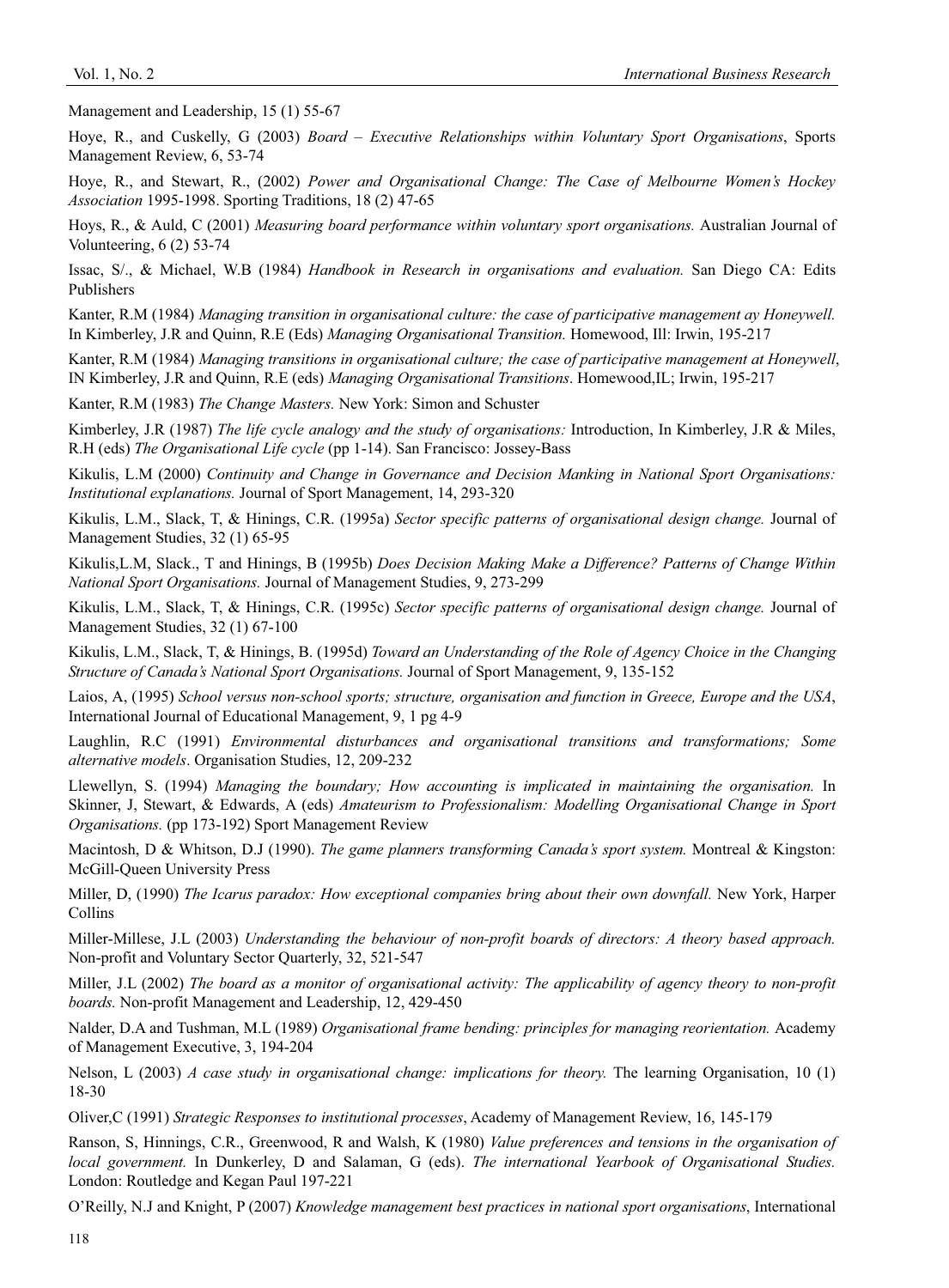Journal Sport Management and Marketing (2), 3, 264-273

Rowley, J (2004) *Researching people and Organisations*, Library Management, 15 (4) 208-214

Peters, T (1990) *Get innovative or get dead,* California Management review, 33, 9-26

Pettigrew, A (1987) *Context and action in the transformation of the firm.* Journal of Management Studies, 24, 649-670

Pettigrew, A (1985) *A wakening giant: continuity and change in ICI*, Basil Blackwell, Oxford In Nelson, L (eds) *A Case Study in Organisational Change.* The Learning Organisation.

Schein, E (1985) *Organisational Culture and Leadership.* San Francisco: Jossey-Bass

Seguin, B., Teed, K. and O Reilly, N (2005) *National sport organisations and sponsorship; an identification of best practices'* International journal of sport Management and marketing (1) , 2, 69-92

Shilbury, D (2001) *Examining board member roles, functions and influence: A study of Victorian sporting organisations.*  International Journal of Sport Management, 2, 253-281

Skinner, J., Stewart, B. & Edwards, A (1999) *Amateurism to Professionalism: Modelling Organisational Change in Sporting Organisations*, Sport Management Review, (2) 173-192

Slack, T (1985) *The beaucratisation of a voluntary sports organisation*, International review for the Sociology of sport, (20) 145-166

Slack, T and Hinnings, B(1992) *Understanding Change in National Sport Organisations; an integration of theoretical perspectives;* Journal of Sport Management. (6), 114--132

Slack, T., & Hinnings, B (1994) *Institutional Pressures and Isomorphic Change: An Empirical Test*, Organisation Studies 15 (6) 803-827

Slack, T, (1997) *Change in Sports Organisations*, Understanding Sport Organisations. Champaign IL, Human Kinetics, pg211-217

Smith, K.K (1982) *Philosophical problems in thinking about organisational change.* In Goodman, P.S & Associates (eds) *Change in organisations* 316-374 San Francisco: Jossey \_Bass

Stevens, J.A & Slack, T. (1998) *Integrating social action and structural constraints.* International Review for the Sociology of Sport, 33, 143-154

Robb, F.F (1988) *Morphostasis and morphogenesis: Contexts of participative design inquiry in the design of systems of learning and human development.* Unpublished Discussion paper. University of Edinburgh

Taylor, T., and Ho, C (2005) *Global Human Resource Management Influences on Local Sport Organisations.* International Journal of Sport Management and Marketing (1) 1,2, 110-120Thibault, L., Slack, T., and Hinnings, B (1991) *Professionalism, Structures and Systems: the impact of Professional Staff on Voluntary Sport Organisations.*  International Review for the Sociology of Sport, 26 (2), 83-97

Tushman, M.L and Romanelli, E (1985) *Organisational Evolution; a metamorphosis model of convergence and reorientation.* In Cummings, L.L and Staw, B.M (eds) *Research in Organisational Behaviour,* 7, Greenwich, Conn: Jai Press, 171-222

Zucker, L.G (1989) *Combining institutional theory and population ecology: No legitimacy, no history*. American Sociological Review, 54, 542-545

Table 1. Laughlins (1991) *Typology of Organisational Change* (adapted from Gray, Walters, Bebbington and Thompson, 1995)

| No Change           | "Inertia"             |
|---------------------|-----------------------|
| First Order Change  | $(1)$ "Rebuttal"      |
| (Morphostatic)      | $(2)$ "Reorientation" |
| Second Order Change | (1) "Colonisation"    |
| (Morphogenetic)     | $(2)$ "Evolution"     |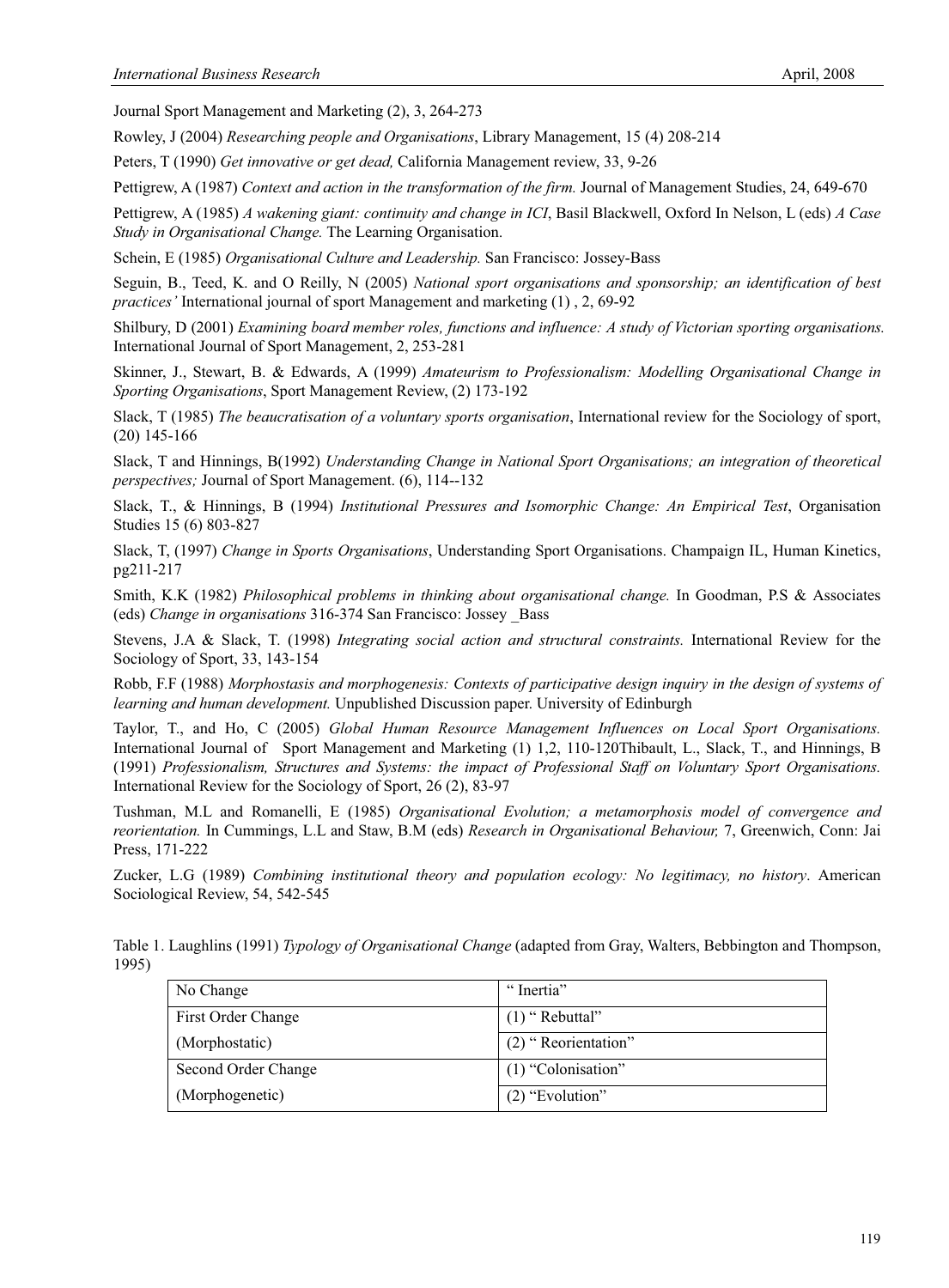|       |           |                |         |               | Cumulative |
|-------|-----------|----------------|---------|---------------|------------|
|       |           | Frequency      | Percent | Valid Percent | Percent    |
| Valid | 1940-1945 | $\overline{4}$ | 13.3    | 13.3          | 13.3       |
|       | 1956-1960 | 1              | 3.3     | 3.3           | 16.7       |
|       | 1961-1965 | 1              | 3.3     | 3.3           | 20.0       |
|       | 1966-1970 | 3              | 10.0    | 10.0          | 30.0       |
|       | 1971-1975 | 6              | 20.0    | 20.0          | 50.0       |
|       | 1976-1980 | 2              | 6.7     | 6.7           | 56.7       |
|       | 1981-1985 | $\overline{4}$ | 13.3    | 13.3          | 70.0       |
|       | 1986-1990 | $\overline{4}$ | 13.3    | 13.3          | 83.3       |
|       | 1991-1995 | 1              | 3.3     | 3.3           | 86.7       |
|       | 1996-2000 | $\overline{4}$ | 13.3    | 13.3          | 100.0      |
|       | Total     | 30             | 100.0   | 100.0         |            |

Table 2. Year in Which the Club was Founded

Table 3. Clubs with management committees formed made up of volunteers

|       |       | Frequency | Percent | Valid Percent | Cumulative<br>Percent |
|-------|-------|-----------|---------|---------------|-----------------------|
| Valid | Yes   | 27        | 90.0    | 90.0          | 90.0                  |
|       | No    |           | 10.0    | 10.0          | 100.0                 |
|       | Total | 30        | 100.0   | 100.0         |                       |

Table 4. Year in which the club was formed impacting if the organisation has paid employee's.

Year in Which the Club was founded

|                | of<br>Sum |    |             |      |      |
|----------------|-----------|----|-------------|------|------|
|                | Squares   | df | Mean Square | F    | Sig. |
| Between Groups | 8.022     |    | 8.022       | .712 | .406 |
| Within Groups  | 315.444   | 28 | 11.266      |      |      |
| Total          | 323.467   | 29 |             |      |      |

Table 5. The Management Committee mad of Volunteers impacting decisions of paying employees and undertaking Swim 21 accreditation

|             | Paid Positions   Hold Swim 21          |      |  |  |
|-------------|----------------------------------------|------|--|--|
|             | with in the club $\vert$ Accreditation |      |  |  |
| Chi-Square  | 1.645                                  | .264 |  |  |
| df          |                                        |      |  |  |
| Asymp. Sig. | .200                                   | .607 |  |  |

a Kruskal Wallis Test

b Grouping Variable: Management Committee Made up of Volunteers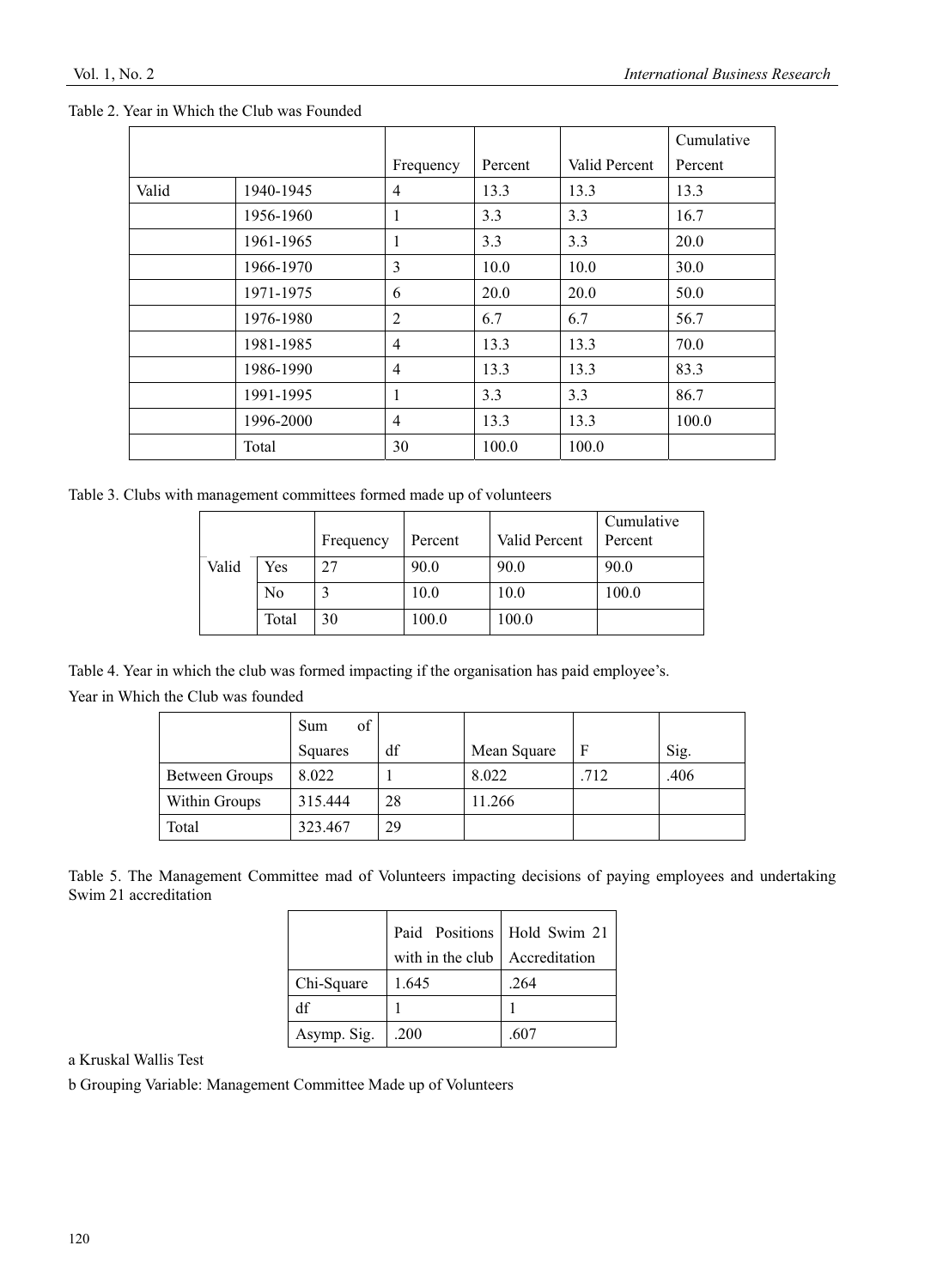

Figure 1 Components of Analysis: context and process (*Adapted from Pettigrew (1985) in Nelson 2003)*



Figure 2 Determinants of Organisational Change (*Adapted from Dawson, 1996)*



Figure 3. The dynamics of Organisational Change (*Adapted from Greenwood and Hinings, 1988)*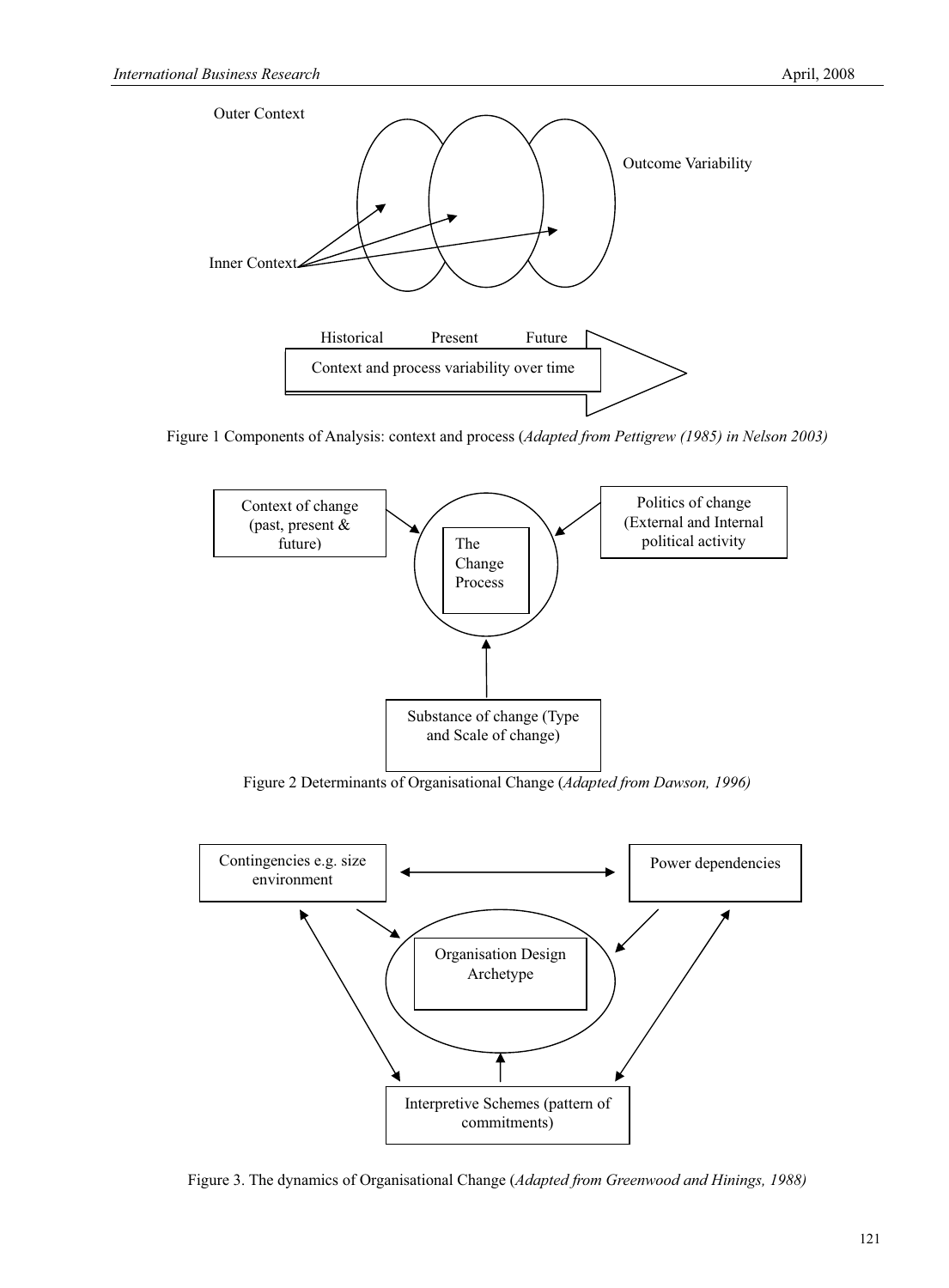

Figure 4. Amateur Swimming Association Regional Structure (*adapted from Institute of Swimming, 2006)* 

**Histogram**



Figure 5. Year in Which the Club was Founded